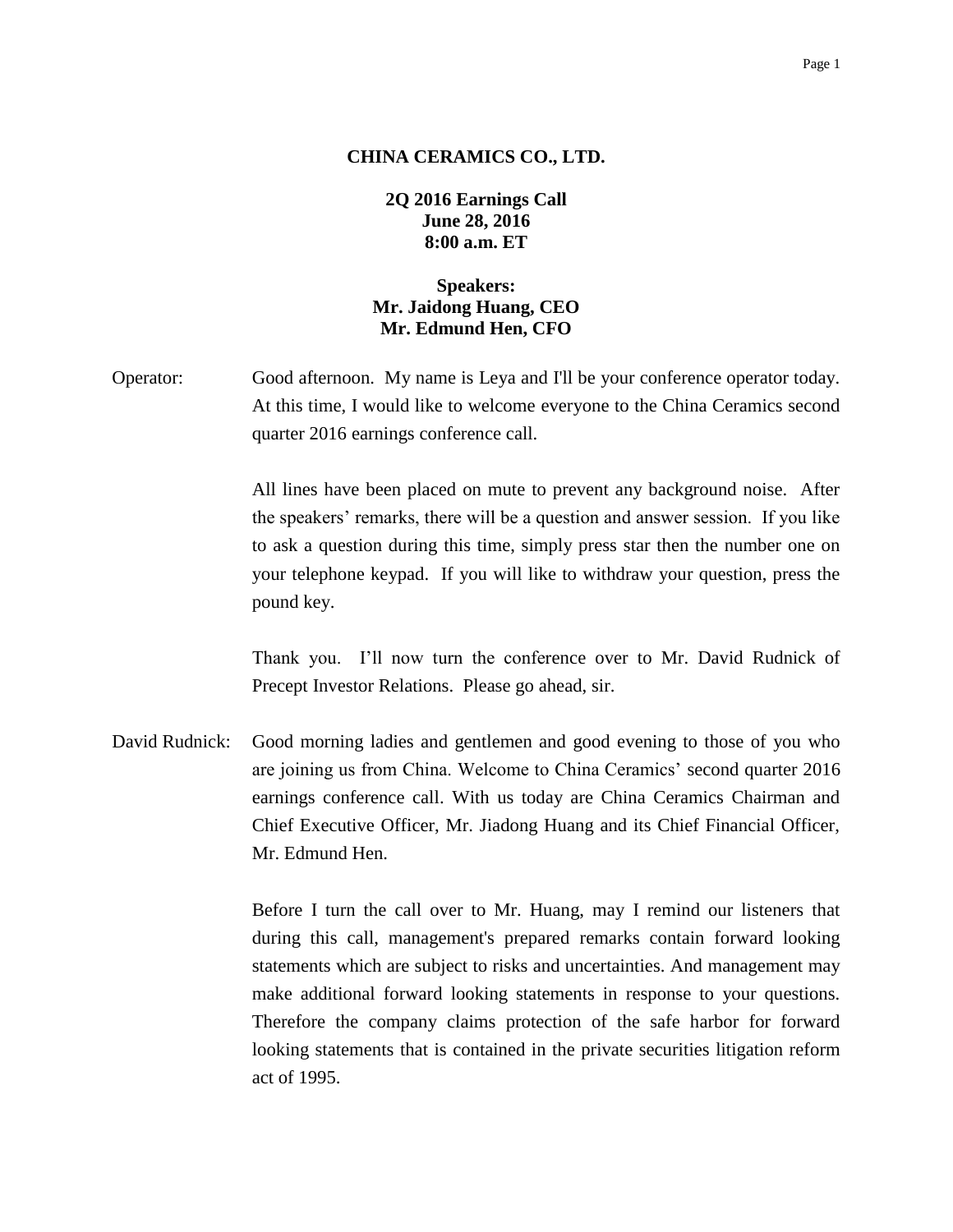Actual results may differ from those discussed today. And we refer you to a more detailed discussion of the risks and uncertainties in the company's filings with the Securities and Exchange Commission. In addition, any projections as to the company's future performance represent management's estimates as of today, June 28th, 2016. China Ceramics assumes no obligation to update these projections in the future as market conditions change. To supplement the financial results presented in accordance with U.S. GAAP, management will make reference to "Earnings before Interest, Taxes, Depreciation and Amortization", which we will call by its abbreviated name, EBITDA. EBITDA is a non-GAAP financial measure reconciled from net income, which the company believes provides meaningful, additional information to better understand its operating performance. A table reconciling net income to EBITDA can be found in the earnings press release issued earlier today.

And now it's my pleasure to turn the call over to China Ceramics' Chairman and CEO, Mr. Jiadong Huang and China Ceramics' CFO, Mr. Edmund Hen. Weijia Dai will be translating for Mr. Huang. Mr. Huang, you may proceed.

Jiadong Huang: (In Chinese)

Weijia Dai: Thank you, David. On behalf of the company, I would like to welcome everyone to our second quarter 2016 earnings conference call.

Jiadong Huang: (In Chinese)

Weijia Dai: For the second quarter of 2016, we experienced continued challenging market conditions due to the continued slowing in the real estate and building materials sectors. Sales volume declined 21% as compared to the year-ago quarter and fell 31% for the first six months of 2016 as compared to the yearago six months. However, income derived from a lease contract and a lower tax rate enabled us to achieve a 22% increase in net profit in the second quarter as compared to the second quarter of 2015. Further, our cash flow remained reasonable as we continue to operate in a lean manner and are more focused than ever on generating income.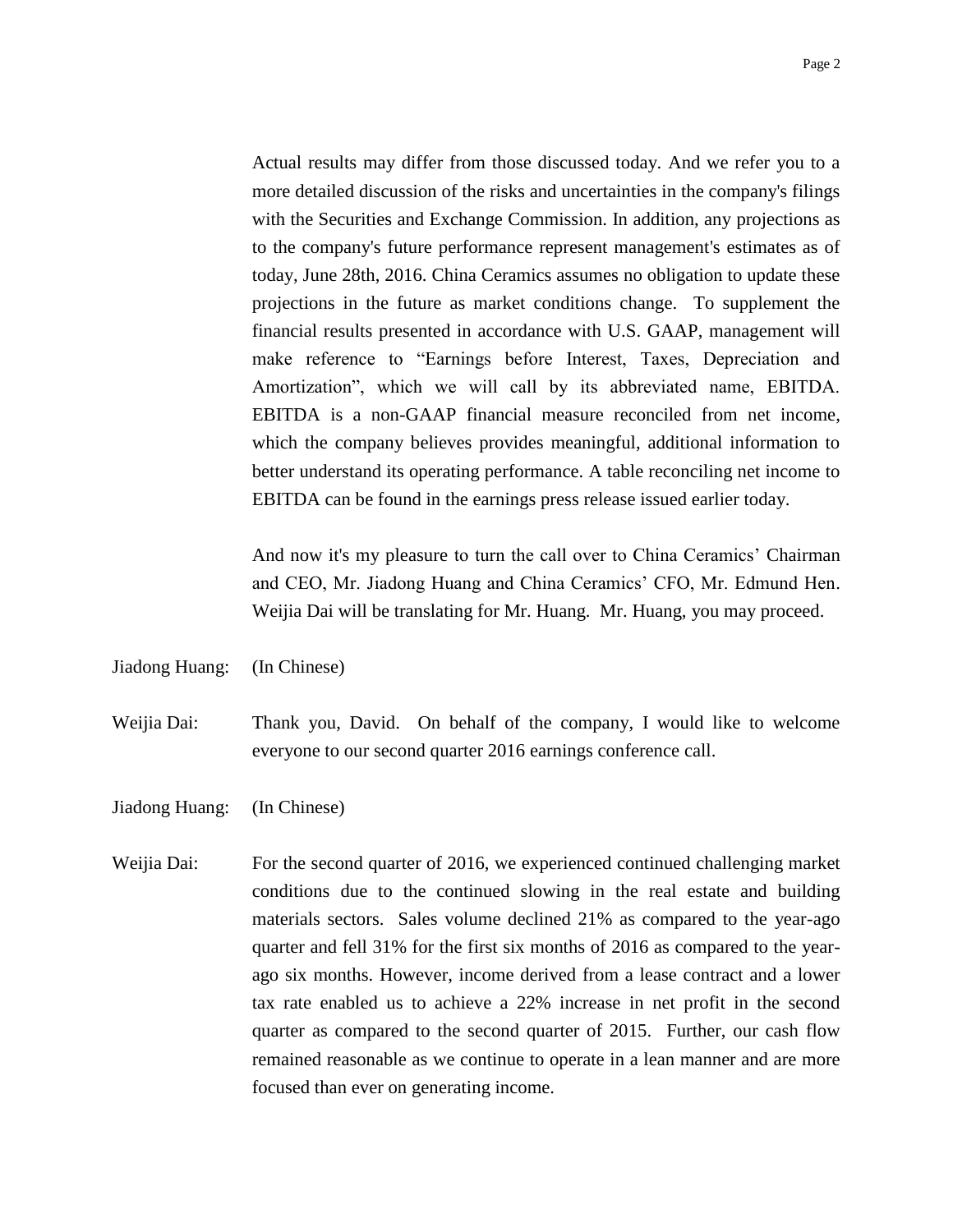## Jiadong Huang: (In Chinese)

Weijia Dai: During the second quarter, we utilized production facilities capable of producing 27 million square meters of ceramic tiles per year out of a total annual production capacity of 72 million square meters. However, in order to generate cash flow, we have entered into a contract to lease out an idle production line in our Hengdali facility that has the capacity to produce 10 million square meters of ceramic tiles. As we have in past quarters, we maintained a reduced utilization of existing plant capacity based on the current market environment in order to keep our operating costs low, and we will bring additional capacity online as the business environment improves.

### Jiadong Huang: (In Chinese)

Weijia Dai: For the remainder of 2016, we anticipate a slowdown as compared to last year. In our view, the building materials sector has become more cyclical than usual as unsold real estate has yet to be worked through their distribution channels which has limited new construction projects. In the long-term, we believe that real estate will continue to be vital to China's economy as it is underpinned by urbanization which is essential for domestic growth. We are well positioned to capitalize on an eventual rebound in the sector as many smaller competitors have exited the space.

> With that, I would like to turn over the call to the Company's Chief Financial Officer, Mr. Edmund Hen, who will discuss the Company's second quarter earnings results in more detail. Thank you!

Edmund Hen: Our revenue for the second quarter ended June 30, 2016 was RMB 206.5 million, or US\$ 31.1 million, a decrease of 20.6% from RMB 260.0 million, or US\$ 41.9 million in the second quarter of 2015. The year-over-year decrease in revenue was primarily due to a 21.2% decrease in sales volume to 6.6 million square meters of ceramic tiles from 8.4 million square meters of ceramic tiles in the year-ago quarter. This was slightly offset by a 0.6% increase in average selling price to RMB 31.2 per square meter from RMB 31.0 per square meter in the year-ago quarter.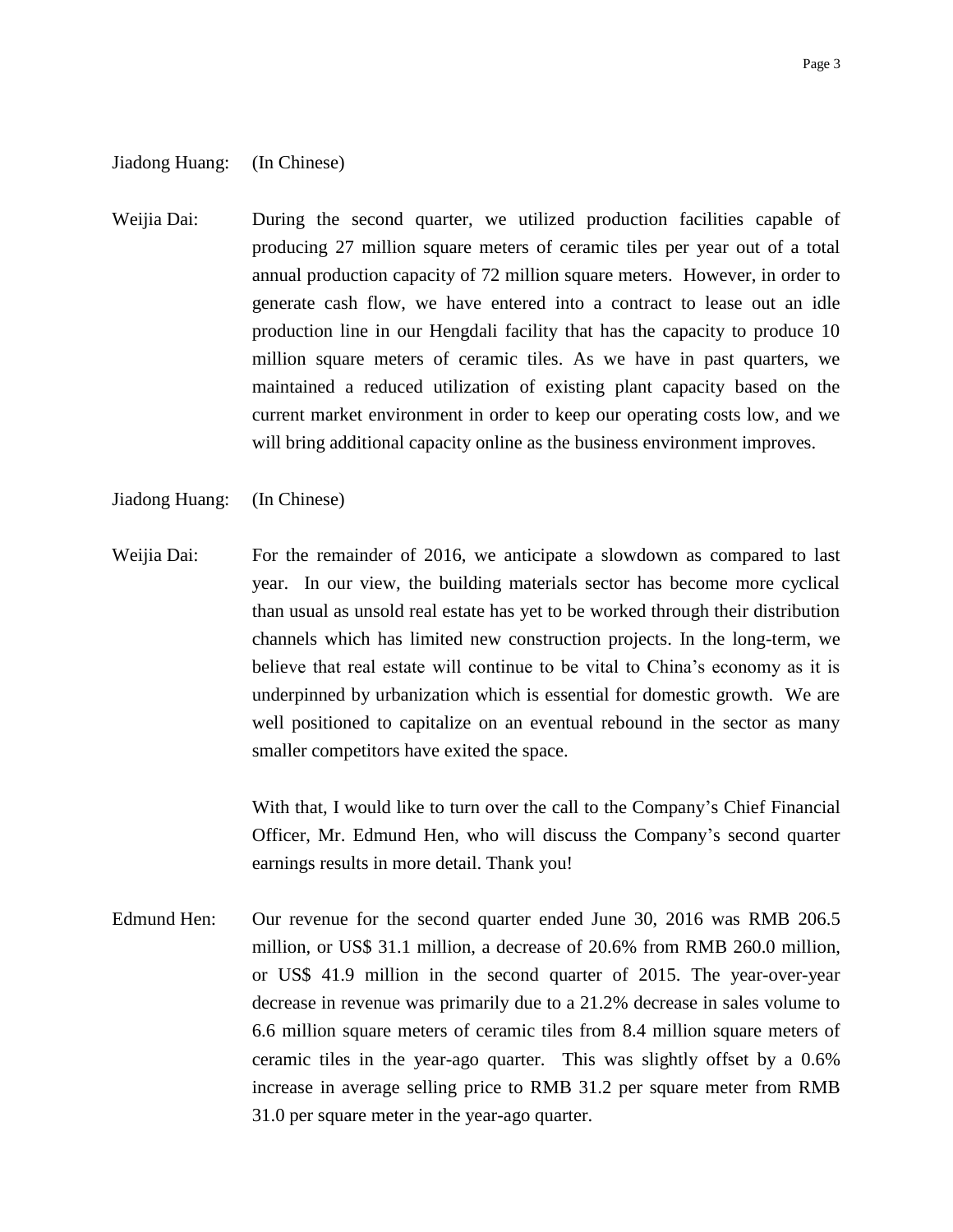Gross profit for the second quarter ended June 30, 2016 was RMB 32.2 million, or US\$ 4.8 million, a decrease of 10.1% from RMB 35.8 million or US\$ 5.8 million in the year-ago quarter. The gross profit margin was 15.6% for the second quarter compared to a gross profit margin of 13.8% in the yearago quarter. The improvement in gross margin was primarily driven by a 22.3% decrease in the cost of sales attributable to (i) a decrease in depreciation due to the Company's taking an asset impairment charge in the fourth quarter of 2015 that reduced the value of the Company's plant, property and equipment, and (ii) a 0.6% increase in average selling price.

Other income for the second quarter ended June 30, 2016 was RMB 5.3 million or US\$ 0.8 million, as compared to RMB 0.3 million or US\$ 0.04 million for the second quarter of 2015. The year-over-year increase in other income was mainly due to (i) RMB 3.5 million or US\$ 0.5 million of rental income received from the Company leasing out one of the production lines from its Hengdali facility pursuant to an eight-year lease contract and (ii) RMB 1.7 million or US\$ 0.3 million attributable to recognition of the overprovision of funds for the settlement of litigation.

Profit from operations before taxes for the second quarter of 2016 was RMB 26.0 million or US\$ 3.9 million, down 1.5% from RMB 26.4 million or US\$ 4.3 million in the year-ago quarter. The year-over-year decrease in profit from operations before taxes was the result of the 10.1% year-over-year decrease in gross profit in the current period offset by Other Income, which includes (i) RMB 3.5 million in rental income derived from the Company leasing out one of the production lines from its Hengdali facility, and (ii) RMB 1.7 million attributable to recognition of the overprovision of funds for the settlement of litigation.

Net profit for the second quarter of 2016 was RMB 23.5 million or US\$ 3.5 million in the current quarter, up 22.4% from RMB 19.2 million or US\$ 3.1 million in the second quarter 2015. The year-over-year increase in net profit was due to (i) the increase in Other Income in the current period from the year-ago period, and (ii) deferred tax assets being recognized from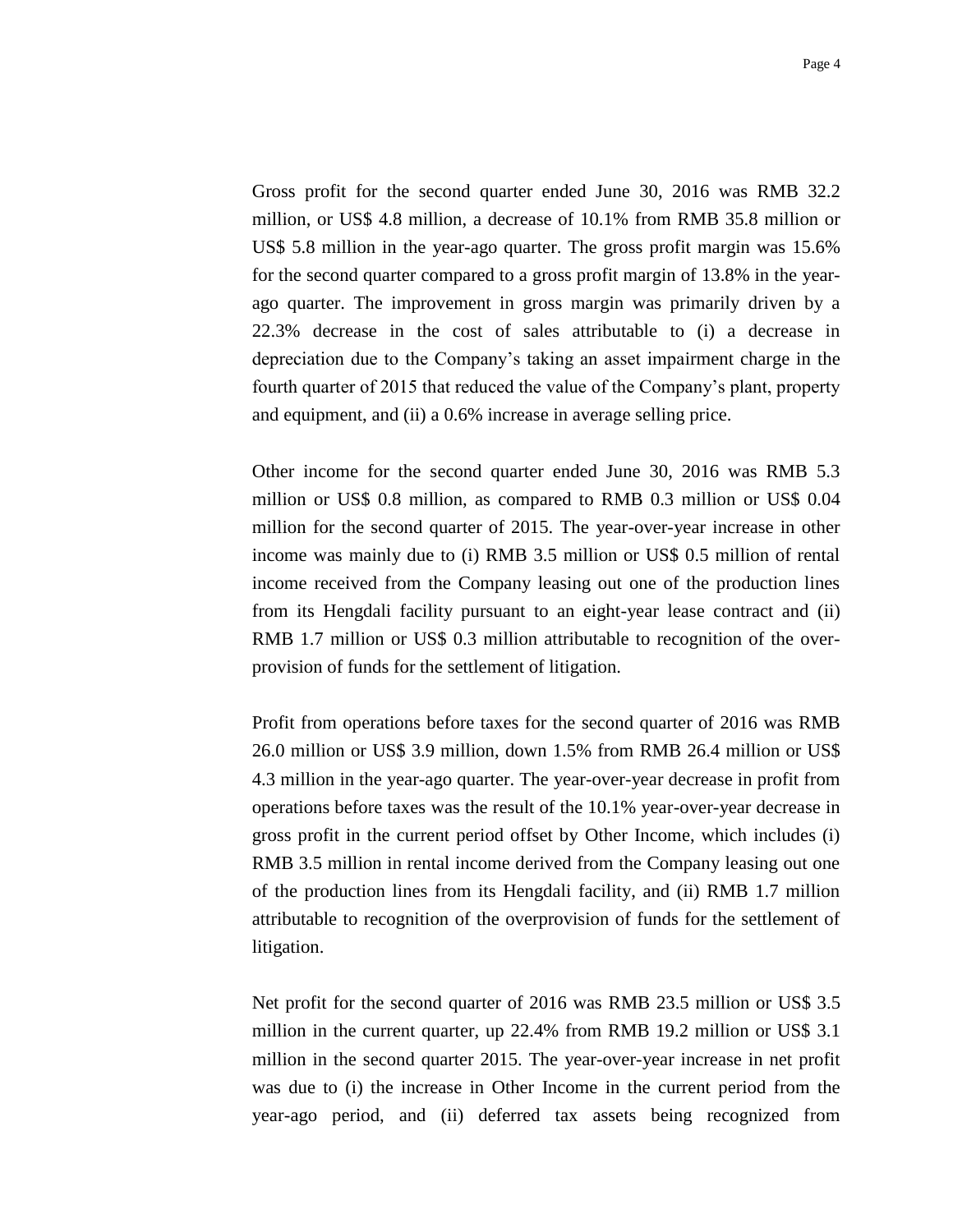accumulated loss attributed from the Company's subsidiaries which lowered the income tax expense in the current period, with these two factors partially offset by the 10.1% year-over-year decrease in gross profit.

Earnings per fully diluted share for the second quarter of 2016 on a basic and fully diluted basis were RMB 8.65, or US\$ 1.30, and RMB 7.81, or US\$ 1.18, respectively, as compared to basic and fully diluted earnings per share of RMB 7.53, or US\$ 1.20, in the second quarter of 2015, as adjusted for the one for eight reverse stock split in June 2016.

EBITDA was RMB 32.3 million or US\$ 4.9 million for the second quarter ended June 30, 2016, down 27.1% from EBITDA of RMB 44.3 million or US\$ 7.1 million in the second quarter of 2015.

For the first six months of 2016, revenue was RMB 340.6 million or US\$ 51.9 million, a decrease of 27.5% as compared to RMB 469.8 million or US\$ 75.8 million for the six months ended June 30, 2015. Gross profit for the first six months of 2016 was RMB 50.2 million or US\$ 7.7 million, up 1.2% from RMB 49.6 million or US\$ 8.0 million in the six months ended June 30, 2015. Gross margin was 14.7%, compared to 10.6% in the same period of 2015. Net profit for the six months ended June 30, 2016 was RMB 29.5 million or US\$ 4.5 million, up 34.1% from net profit of RMB 22.0 million or US\$ 3.6 million for the same period of 2015. Earnings per basic and fully diluted share were RMB 10.86 (US\$ 1.63) and RMB 9.81 (US\$ 1.48) for the six months ended June 30, 2016 and earnings per basic and fully diluted share were RMB 8.62 in the same period of 2015.

Turning to our balance sheet, as of June 30, 2016, we had cash and bank balances of RMB 3.3 million, or US\$ 0.5 million, as compared to RMB 0.5 million or US\$ 0.08 million, as of fiscal year end 2015. Our short-term bank borrowings was nil as of June 30, 2016, compared to RMB 40.1 million, or US\$ 6.2 million as of December 31, 2015.

As of June 30, 2016, inventory turn was 181 days compared to 131 days as of December 31, 2015. The increase in inventory turnover days was primarily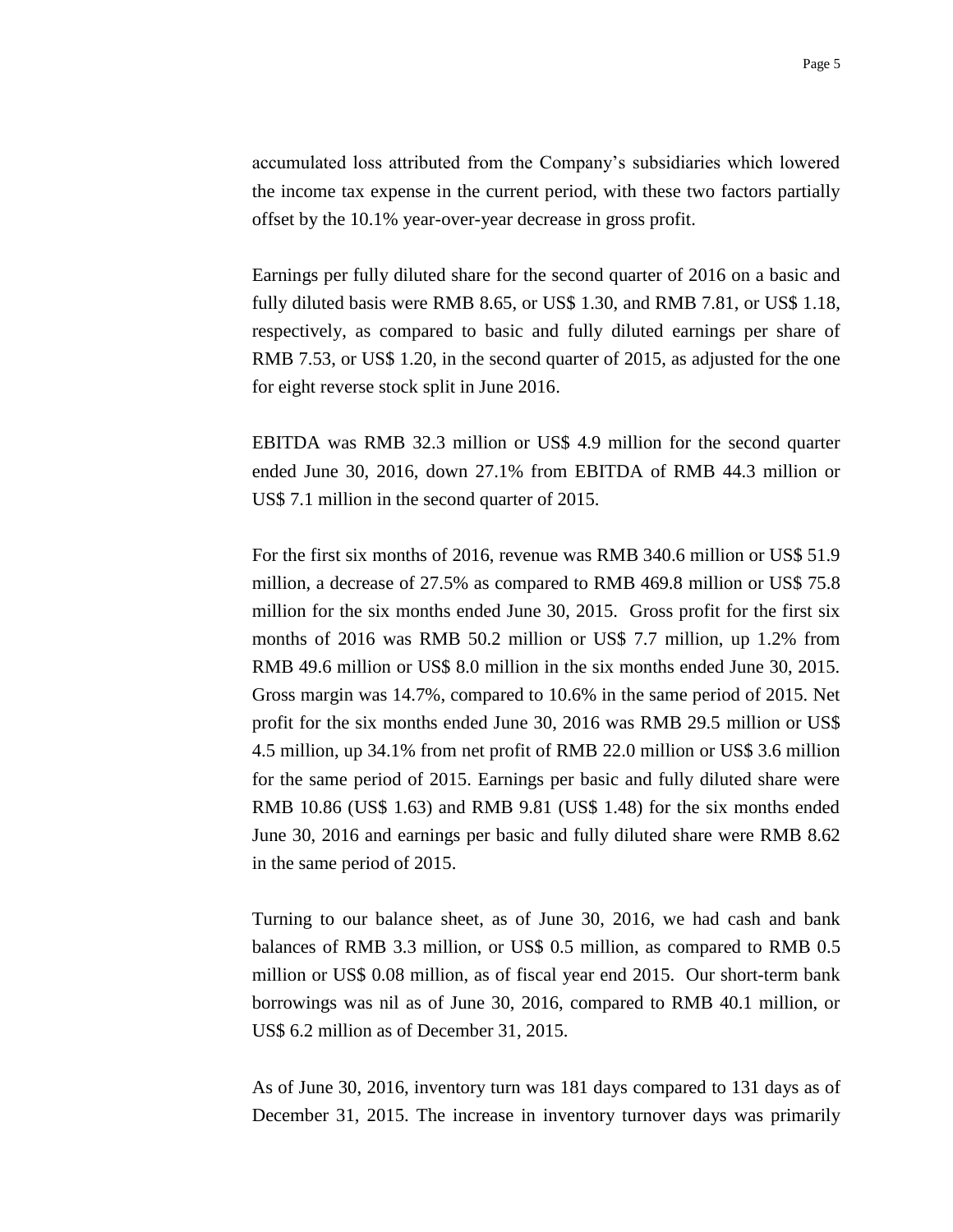due to the 30.6% decrease in sales volume in the first half of 2016 to the sales volume of 15.4 million square meters of ceramic tiles in the first half of 2015. The Company believes that its inventory is within reasonable aging parameters and the currently challenging economic environment has caused a lower inventory turnover than normal.

Trade receivables turnover was 258 days as of June 30, 2016 compared with 163 days as of December 31, 2015. The increase in trade receivables turnover days was primarily due to the 20.6% decrease in revenue in the second quarter as compared to the fourth quarter of 2015. The currently challenging economic environment has prompted us to offer extended credit terms to certain customers resulting in a higher trade receivables turnover figure than normal. The Company has sound relationships with its customers and does not believe that it will experience difficulties associated with collections from these accounts.

As a plant capacity and capital expenditures update, in March 2016, the Company entered into an eight-year contract to lease out one of the production lines from its Hengdali facility. The production line has the capacity to produce approximately 10 million square meters of ceramic tiles. The term of the contract is from March 1, 2016 to February 29, 2024, and the contract stipulates for the receipt of rental income of RMB 15.0 million per year, including a 6% value added tax. The Company believes that it is prudent to generate income from its unused production capacity from a third party rather than let it remain idle.

Therefore, for the term of the eight-year lease, the Company may only produce up to 20 million square meters of ceramic tiles from its Hengdali facility, and its maximum annual production capacity has been effectively reduced from 72 million square meters of ceramic tiles to 62 million square meters of ceramic tiles under the lease.

For the second quarter of 2016, we utilized plant capacity capable of producing 27 million square meters of ceramic tiles annually out of a total annual production capacity of 72 million square meters. Our Hengda facility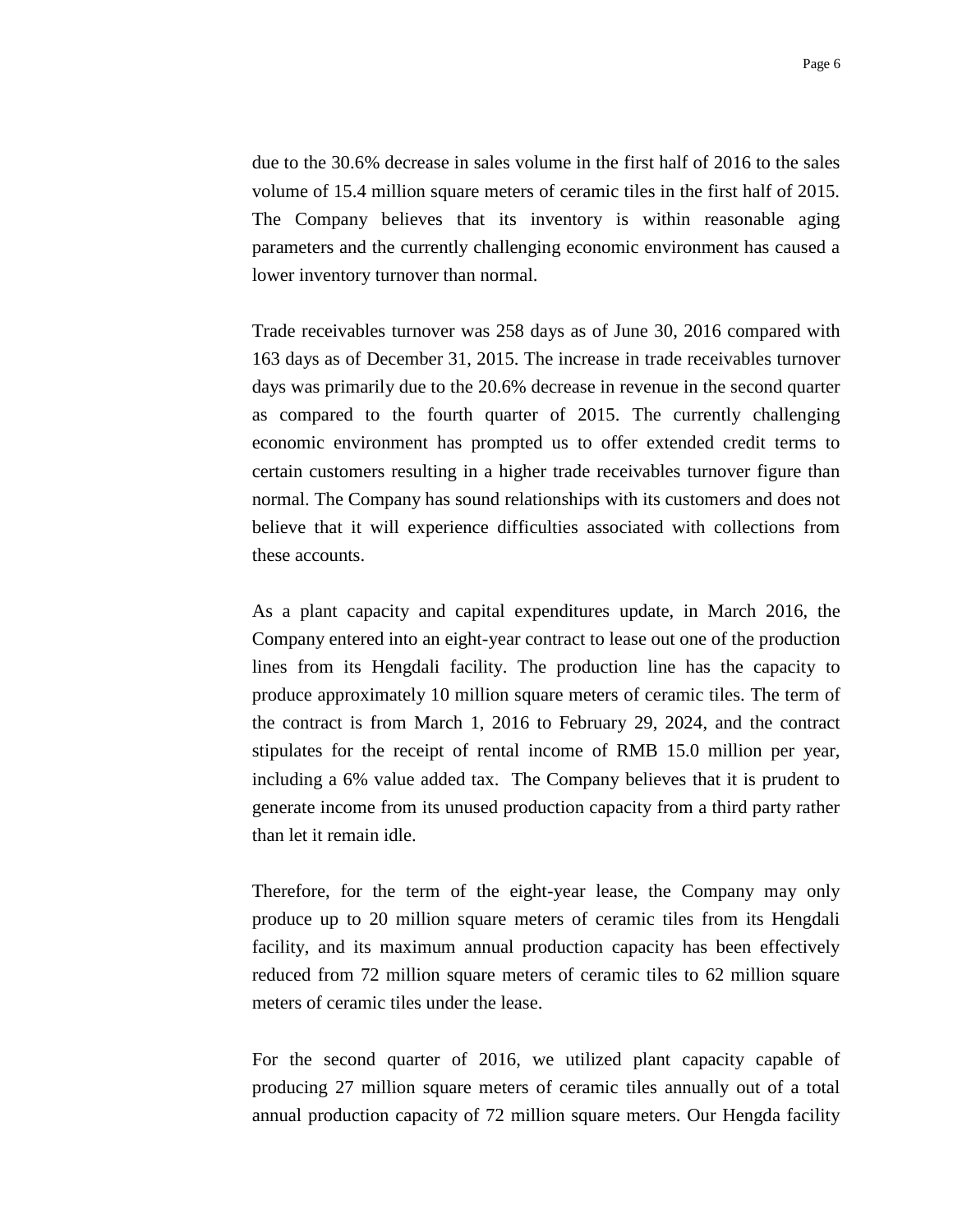has an annual production capacity of 42 million square meters of ceramic tiles and we utilized annual capacity capable of producing 16 million square meters of ceramic tiles. Our Hengdali facility has an annual production capacity of 30 million square meters (of which we are leasing 10 million square meters of production capacity to a third party) and we utilized annual capacity capable of producing 11 million square meters of ceramic tiles.

In terms of our Capex, we review the level of capital expenditures throughout the year and make adjustments subject to market conditions. Although business conditions are subject to change, we anticipate a modest level of capital expenditures for the remainder of 2016 other than those associated with minimal upgrades, small repairs and the maintenance of equipment.

Moving on to our business outlook, in the second quarter of 2016, we experienced a contraction in our sales volume compared to the second quarter of 2015 due to the effects of a slowdown in China's construction and real estate sectors. In the second quarter of 2016, the Company's sales volume was 6.6 million square meters of ceramic tiles, a decrease of 21.2% as compared to sales volume of 8.4 million square meters of ceramic tiles in the year-ago quarter. For the first six months of 2016, sales volume was 10.7 million square meters of ceramic tiles, a decrease of 30.7% as compared to sales volume of 15.4 million square meters for the first six months of 2015. We believe that the current quarter's decrease in sales volume is due to difficult macroeconomic and real estate conditions in China as evidenced by slowing price growth, a reduction in new construction and a decrease in residential properties sold in recent months. However, the average selling price for our products continued to increase, with the Company's average selling price per square meter increasing 0.6% to RMB 31.2, as compared to an average selling price of RMB 31.0 per square meter of ceramic tile in the year-ago quarter.

We expect the currently challenging market conditions to continue for the second half of 2016 as potentially lower property investment coupled with higher land prices could slow new property development. The rise in home prices slowed in July which could also portend a possible slowing in demand. The challenging environment is exacerbated in smaller cities as these urban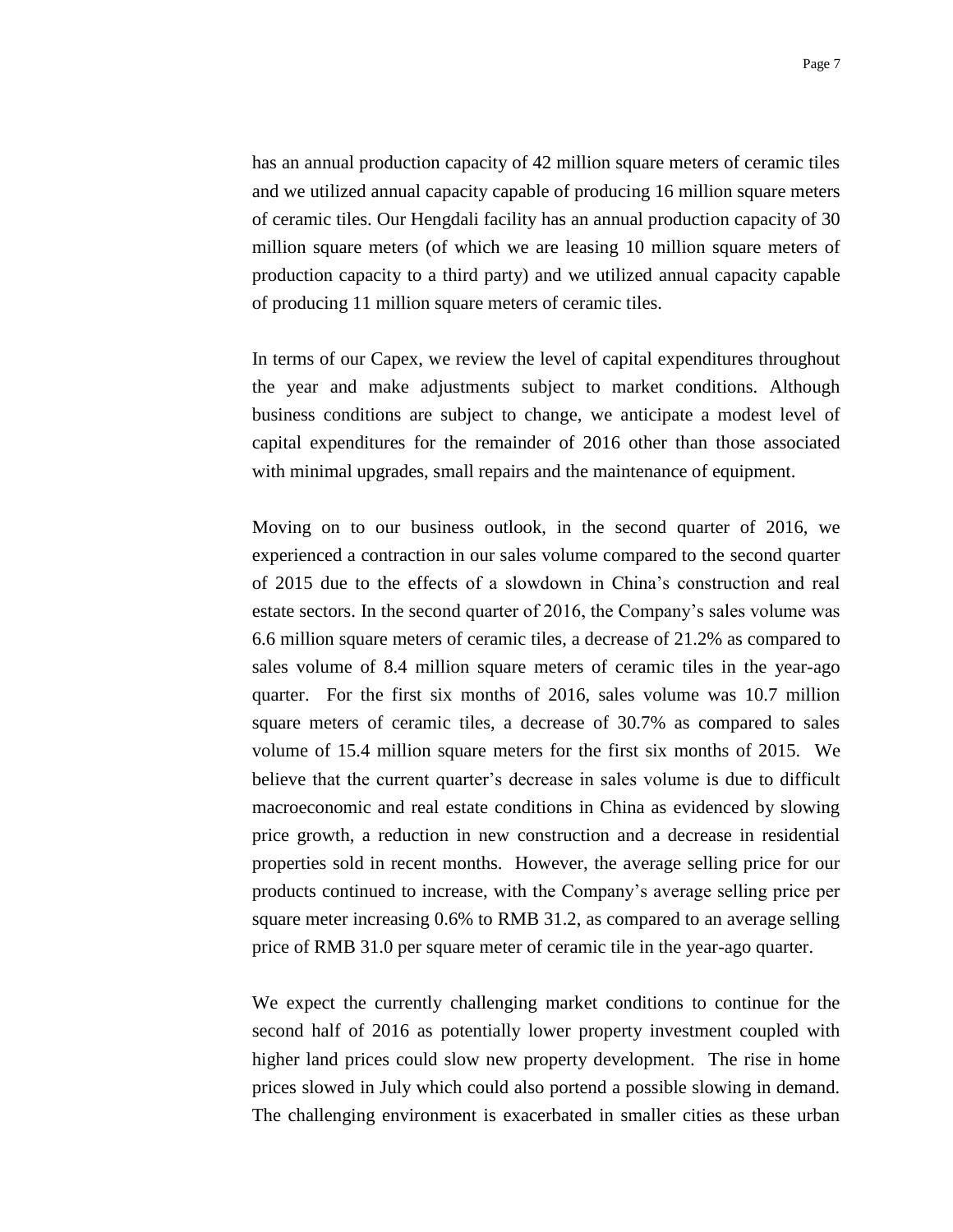areas continue to have the largest inventories of unsold homes. However, we believe that in the long-term the economic fundamentals for growth are still in place, as the real estate and construction sectors are underpinned by urbanization which is essential to China's domestic growth. Further, the Government has been supportive of the real estate sector over the last two years when it took a variety of actions to spur demand.

We typically receive orders from customers two months in advance of production on a rolling basis. We enter into a dealership agreement with customers, and a sales or purchase contract each time a customer places an order. As of June 30, 2016, our backlog was approximately RMB 143.0 million or US\$ 21.5 million, which represents approximately the next two months of revenue as of the end of the second quarter. This compares to a backlog of approximately RMB 217.3 million or US\$ 35.0 million as of June 30, 2015, a year-over-year decrease of 34.2%. Under normal circumstances, our backlog is an indicator of revenues that might be expected in the next quarter, though it is subject to change as a result of unforeseen business conditions and events including credit payment terms.

In our view, China's urbanization trend will continue into the foreseeable future and favor a sustainable building materials sector. Government support for both affordable and senior housing should also generate opportunities for real estate companies. In addition, there is pressure to upgrade China's existing housing stock to meet today's building standards. We believe that our excellent brand recognition, market reputation and wide array of high quality products will meet our customers' needs as they plan new projects.

As an update to the class action litigation, the Company previously disclosed that it had reached an agreement to settle the outstanding class action litigation in consideration of the payment by the Company of \$850,000, \$310,000 in cash and \$540,000 in the Company's common shares. On April 22, 2016, the United States District Court for the Southern District of New York issued a final order approving the settlement. The Company remitted \$310,000 in cash and issued 554,415 common shares in full satisfaction of the terms of the